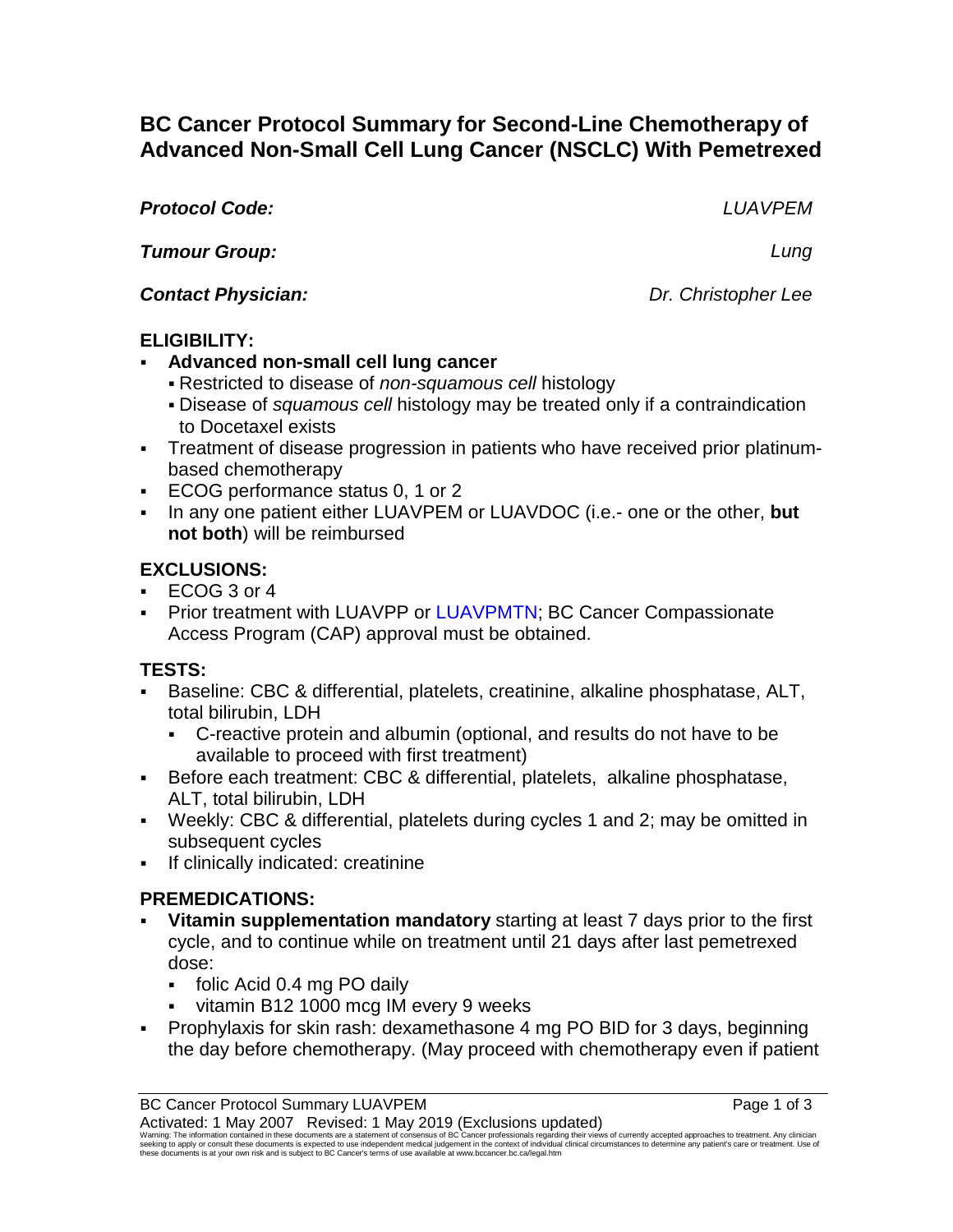has not taken the pre-treatment dexamethasone doses. Instruct patient to begin immediately.)

### **TREATMENT:**

| Drug       | <b>Dose</b>           | <b>BC Cancer Administration</b><br><b>Guideline</b> |
|------------|-----------------------|-----------------------------------------------------|
| pemetrexed | 500 mg/m <sup>2</sup> | IV in 100 mL NS over 10 minutes                     |

**Repeat every 21 days until progression**

## **DOSE MODIFICATIONS**:

## **1. HEMATOLOGY**

### **Based on day 1 counts**

| ANC $(x 10^9/L)$ |    | Platelets (x $10^9$ /L)                                       | <b>Dose</b>  |
|------------------|----|---------------------------------------------------------------|--------------|
|                  |    | greater than or equal to 1.5 and greater than or equal to 100 | $100\%$      |
| less than 1.5    | or | less than 100                                                 | <b>Delay</b> |

### **Based on nadir counts**

| ANC $(x 10^9/L)$             |     | Platelets (x $10^9$ /L)         | <b>Dose</b> |
|------------------------------|-----|---------------------------------|-------------|
| greater than or equal to 0.5 |     | and greater than or equal to 50 | 100%        |
| less than 0.5                | and | greater than or equal to 50     | 75%         |
| any                          | and | less than 50                    | 50%         |

### **2. RENAL DYSFUNCTION**

| <b>Creatinine Clearance mL/min</b> | <b>Dose</b> |
|------------------------------------|-------------|
| greater than or equal to 45        | 100%        |
| less than 45                       | Delay       |